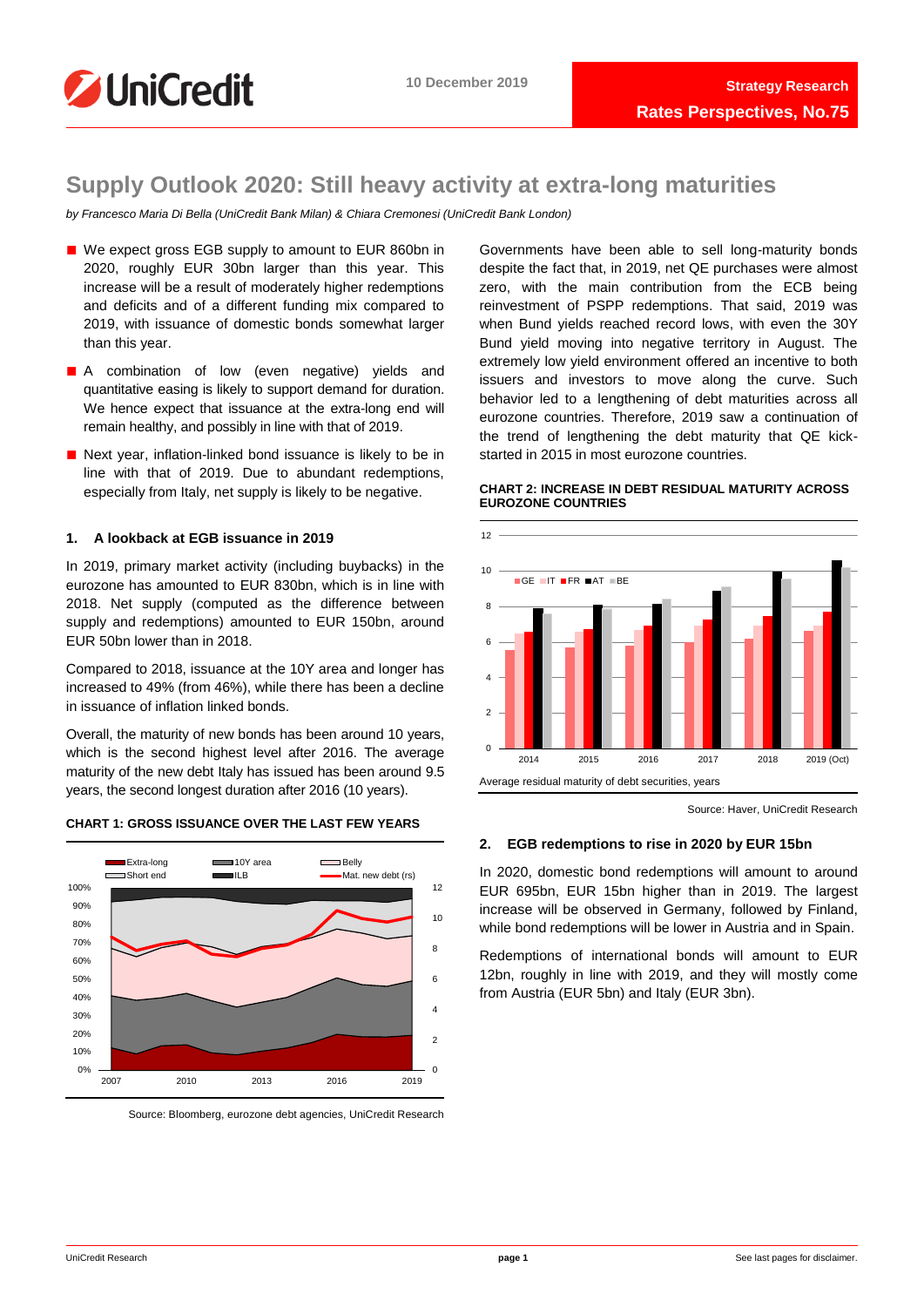

# **TABLE 1: DOMESTIC BOND REDEMPTIONS WILL RISE BY EUR 15BN IN 2020**

|                 | 2019 | 2020 | Change         |
|-----------------|------|------|----------------|
| Austria         | 26   | 15   | $-11$          |
| Belgium         | 22   | 19   | $-2$           |
| Finland         | 5    | 13   | 8              |
| France          | 130  | 136  | 6              |
| Germany         | 148  | 166  | 18             |
| Greece          | 4    | 0    | -4             |
| Ireland         | 13   | 17   | 4              |
| Italy           | 198  | 200  | $\overline{2}$ |
| The Netherlands | 30   | 30   | 0              |
| Portugal        | 8    | 8    | 0              |
| Slovenia        | 1    | 2    | 0              |
| Slovakia        | 1    | 3    | 2              |
| Spain           | 92   | 84   | -9             |
| <b>TOTAL</b>    | 678  | 693  | 15             |

Source: Bloomberg, eurozone debt agencies, UniCredit Research

Chart 3 shows that for Germany and France the increase in redemptions in 2020 is a continuation of a trend started in 2018. Redemptions in Italy will stabilize at around the same level as 2019. Domestic redemptions in Spain will be EUR 10bn lower than in 2019. Domestic redemptions in Austria will be EUR 11bn lower than in 2019, but the decline will be partially offset by an increase in international redemptions (+EUR 4.5bn).

# **CHART 3: DOMESTIC REDEMPTIONS BY COUNTRY**



Source: Bloomberg, eurozone debt agencies, UniCredit Research

Chart 4 shows these redemptions' distribution by month. In April, redemptions will exceed EUR 120bn, and they will be particularly abundant also in July and October. Due to a very liquidity-abundant April, the second quarter will be rather intense in terms of redemptions (EUR 190bn), while the first quarter will be lighter (EUR 150bn).





Source: Bloomberg, eurozone debt agencies, UniCredit Research

# **3. Italian redemptions in line with 2019**

Next year, Italian redemptions of domestic bonds will amount to EUR 200bn, roughly in line with 2019. Redemptions will then increase in 2021, when they will be about EUR 20bn higher than in 2020.

## **CHART 5: DOMESTIC ITALIAN REDEMPTIONS**



Source: Bloomberg, Italy's debt agency, UniCredit Research

A breakdown by instrument (Table 2) shows that, next year, there will be a decline in BTP redemptions, while CTZ redemptions will rise. In addition, there will be no BTPeis expiring, whereas at EUR 23bn, BTPi redemptions will be very abundant. This is the opposite of what was observed in 2019. Redemptions of international bonds will be in line with that of past years.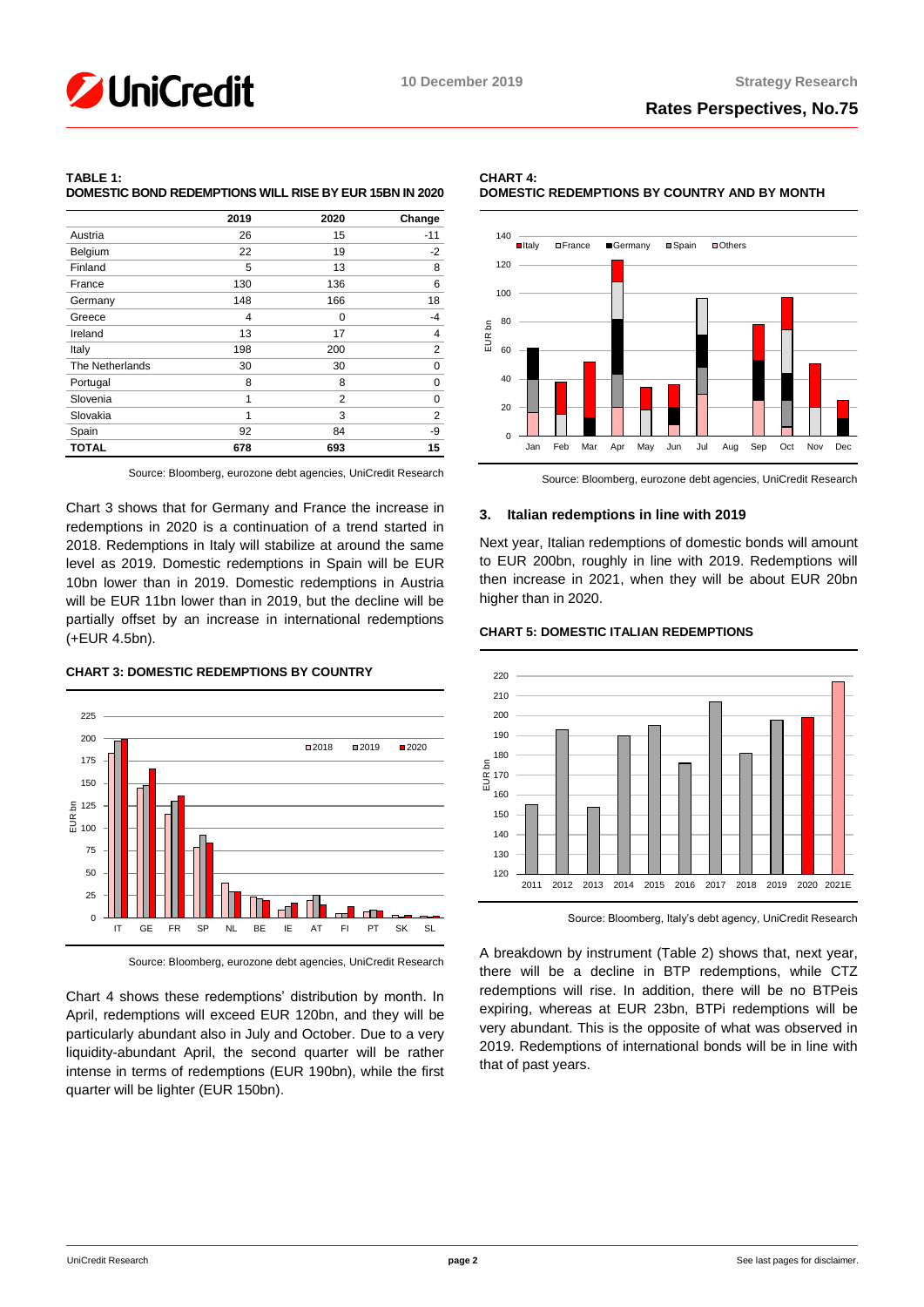# **TABLE 2: ITALIAN REDEMPTIONS**

| (EUR bn redemptions)  | 2018 | 2019 | 2020 |
|-----------------------|------|------|------|
| <b>BTP</b>            | 125  | 143  | 132  |
| <b>BTPei</b>          | 11   | 19   | O    |
| <b>BTPi</b>           | 0    | 0    | 23   |
| <b>CCTeu</b>          | 22   | 12   | 13   |
| <b>CTZ</b>            | 24   | 23   | 32   |
| <b>Total Domestic</b> | 182  | 198  | 200  |
| International         | 3    |      | 3    |

Source: Bloomberg, Italian debt agency, UniCredit Research

Domestic bond redemptions will be evenly distributed across the year, although they will be rather low in 3Q20 (and concentrated in September). There will be no redemptions in January, July or August. For reference, in 2019, there were no redemptions in January, June or July. March will be the month with the largest amount of redemptions (nearly EUR 40bn), which will create a moderate incentive to front load issuance.

# **CHART 6: ITALY'S DOMESTIC REDEMPTIONS BY MONTH AND CATEGORY**



Source: Bloomberg, eurozone debt agencies, UniCredit Research

# **4. Coupon payment in the EMU is expected to amount to around EUR 165bn**

Next year, coupon payments in the eurozone will amount to around EUR 165bn, which is roughly EUR 10bn lower than it was in 2019 (Chart 7). The decline in coupon payments, which has already been observed this year, is mainly due to a decrease in interest rates rather than to a reduction in debt. The decline in coupon payments will be more significant in France and Spain (EUR 3bn lower than in 2019).





Source: Bloomberg, ECB, UniCredit Research

Coupon payments will exceed EUR 20bn in April, July and October. Coupons from Italy will peak in the March-September cycle.

# **CHART 8: COUPON PAYMENTS BY COUNTRY AND MONTH**



Source: Bloomberg, eurozone debt agencies, UniCredit Research

# **5. T-bill net issuance likely to remain neutral next year**

No particular trends in the net issuance of T-bills have emerged over the last few years in the main countries in the eurozone.

# **TABLE 3: T-BILLS ARE EXPECTED TO PLAY A MARGINAL ROLE IN TERMS OF FUNDING SOURCES**

|         | 2018    | 2019   | 2020E |
|---------|---------|--------|-------|
| Italy   | 0.9     | 7.0    | 0.0   |
| Germany | 4.0     | 0.0    | 0.0   |
| France  | $-13.6$ | 4.0    | 10.0  |
| Spain   | $-8.4$  | $-1.0$ | 0.0   |

Source: Bloomberg, eurozone debt agencies, UniCredit Research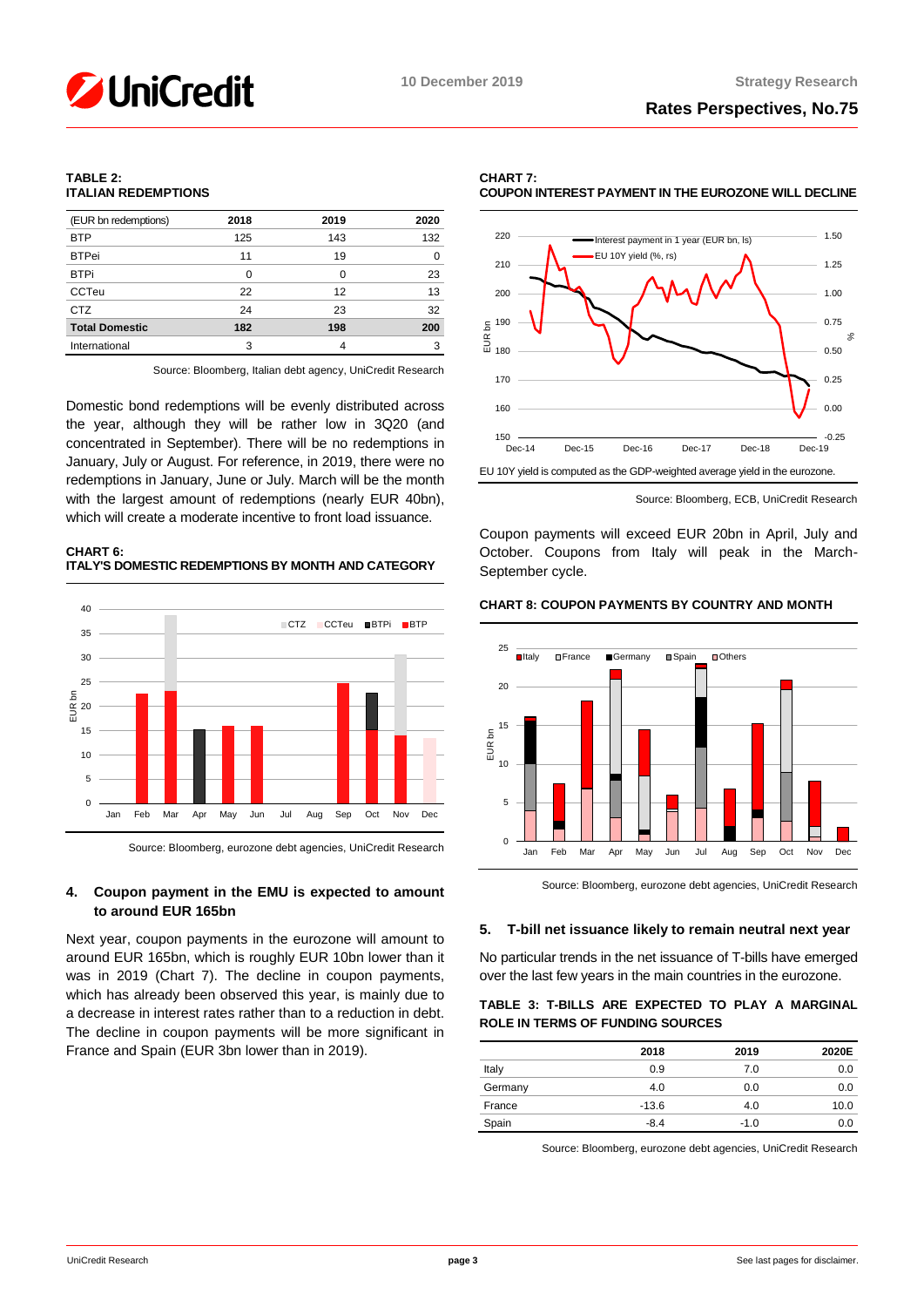

For next year, we do not expect a sizeable change in issuance strategy; although developments in demand for short-term paper will be affected by the market impact of tiering and by any change in the tiering multiplier. France has already announced that it will increase its stock of T-bills, in line with 2019. Italy has enlarged its stock of BOTs in 2019. Next year BOTs issuance policy will depend on how domestic investors' appetite for short-maturities debt will be affected by tiering (note that Italy has very little amount of excess liquidity). Germany and Spain are likely to keep their stocks of T-bills unchanged compared to 2019.

# **6. Issuance in 2020**

We expect funding needs in the euro area to increase in 2020 by around EUR 40bn compared to 2019 (from EUR 870bn to EUR 910bn). This is the result of an increase in domestic bond redemptions (EUR +15bn) and in the cash deficit (EUR +14bn) and an increase (by EUR 12bn) in other funding needs (e.g. repayment of IMF/European Stability Mechanism package, build up of cash balance).

We see the risks to our estimate of funding needs next year as broadly balanced.

Turning to funding sources, we expect EUR 860bn (out of EUR 910bn in financing needs) to be financed via the issuance of medium and long-term domestic bonds, around EUR 15-20bn to be financed via positive net supply of T-bills (mainly from France) and EUR 35bn to be financed via the issuance of other instruments (retail bonds, international bonds, etc.). Compared to 2019, we expect the contribution of net domestic bond issuance to increase (by around EUR 30bn).

## **TABLE 4: FUNDING NEEDS AND SOURCES IN 2020**

|            | <b>Funding Needs</b> |                 |               | <b>Funding Sources</b> |                        |                         |            |     |
|------------|----------------------|-----------------|---------------|------------------------|------------------------|-------------------------|------------|-----|
|            | Redemp<br>tions      | Cash<br>deficit | <b>Others</b> | Tot.                   | M/L<br><b>Issuance</b> | <b>MM Net</b><br>supply | Oth<br>ers | Tot |
| AT         | 19                   | 0               | 0             | 20                     | 18                     | 0                       | 2          | 20  |
| <b>BE</b>  | 21                   | 11              | 0             | 32                     | 30                     | 0                       | 2          | 32  |
| FI         | 15                   | 3               | 0             | 18                     | 12                     | 6                       | 1          | 18  |
| <b>FR</b>  | 136                  | 93              | 1             | 231                    | 205                    | 10                      | 16         | 231 |
| <b>GE</b>  | 166                  | 15              | 0             | 181                    | 181                    | 0                       | 0          | 181 |
| GR*        | 0                    | $-2$            | 11            | 9                      | 9                      | 0                       | 0          | 9   |
| IE         | 17                   | $-1$            | 7             | 23                     | 12                     | $\overline{2}$          | 10         | 23  |
| IT         | 203                  | 44              | 0             | 247                    | 242                    | 0                       | 5          | 247 |
| <b>NL</b>  | 30                   | $-4$            | 0             | 26                     | 26                     | 0                       | 0          | 26  |
| <b>PT</b>  | 8                    | 2               | 4             | 13                     | 13                     | 0                       | 0          | 13  |
| <b>SL</b>  | 2                    | $\Omega$        | 0             | 2                      | 2                      | $\Omega$                | $\Omega$   | 2   |
| <b>SK</b>  | 3                    | $-1$            | 0             | $\overline{2}$         | 2                      | 0                       | 0          | 2   |
| <b>SP</b>  | 84                   | 23              | $\Omega$      | 107                    | 107                    | $\Omega$                | $\Omega$   | 107 |
| <b>TOT</b> | 704                  | 184             | 22            | 911                    | 859                    | 17                      | 35         | 911 |

\*Despite negative net funding needs, we expect Greece to issue an amount of domestic bonds in line with 2019, which would contribute towards the creation of a cash buffer.

Source: Bloomberg, eurozone debt agencies, UniCredit Research



# **CHART 9: GROSS DOMESTIC ISSUANCE IN THE EUROZONE**

Source: Bloomberg, eurozone debt agencies, UniCredit Research

As shown by Chart 9, compared to 2019, gross issuance next year is likely to increase sizably in Germany (by EUR 22bn, mainly due to higher redemptions), and will go up moderately in France and in the Netherlands (EUR 5bn up), as well as in Italy (EUR 9bn).

In Italy, the increase in financing needs in 2020 vs. 2019 will be moderate (+EUR 7bn, EUR 2bn in redemptions and EUR 5bn in deficit), but we expect a slightly different funding mix compared to 2019, with T-bills net supply neutral and funding in other instruments (mainly dollar-denominated bonds) declining. In this context, we expect domestic M/L bond issuance net of buybacks to increase by EUR 9bn.

Conversely, gross issuance in Spain is likely to slow (EUR 8bn down) due to lower redemptions and in Portugal (EUR 3bn down) due to a lower deficit.

We expect net bond issuance to increase by almost EUR 20bn next year, with Austria, Italy, Germany and the Netherlands contributing to the increase and Finland, Ireland and Portugal partially offsetting their positive contribution.

## **CHART 10: NET DOMESTIC ISSUANCE IN THE EUROZONE**



Source: Bloomberg, eurozone debt agencies, UniCredit Research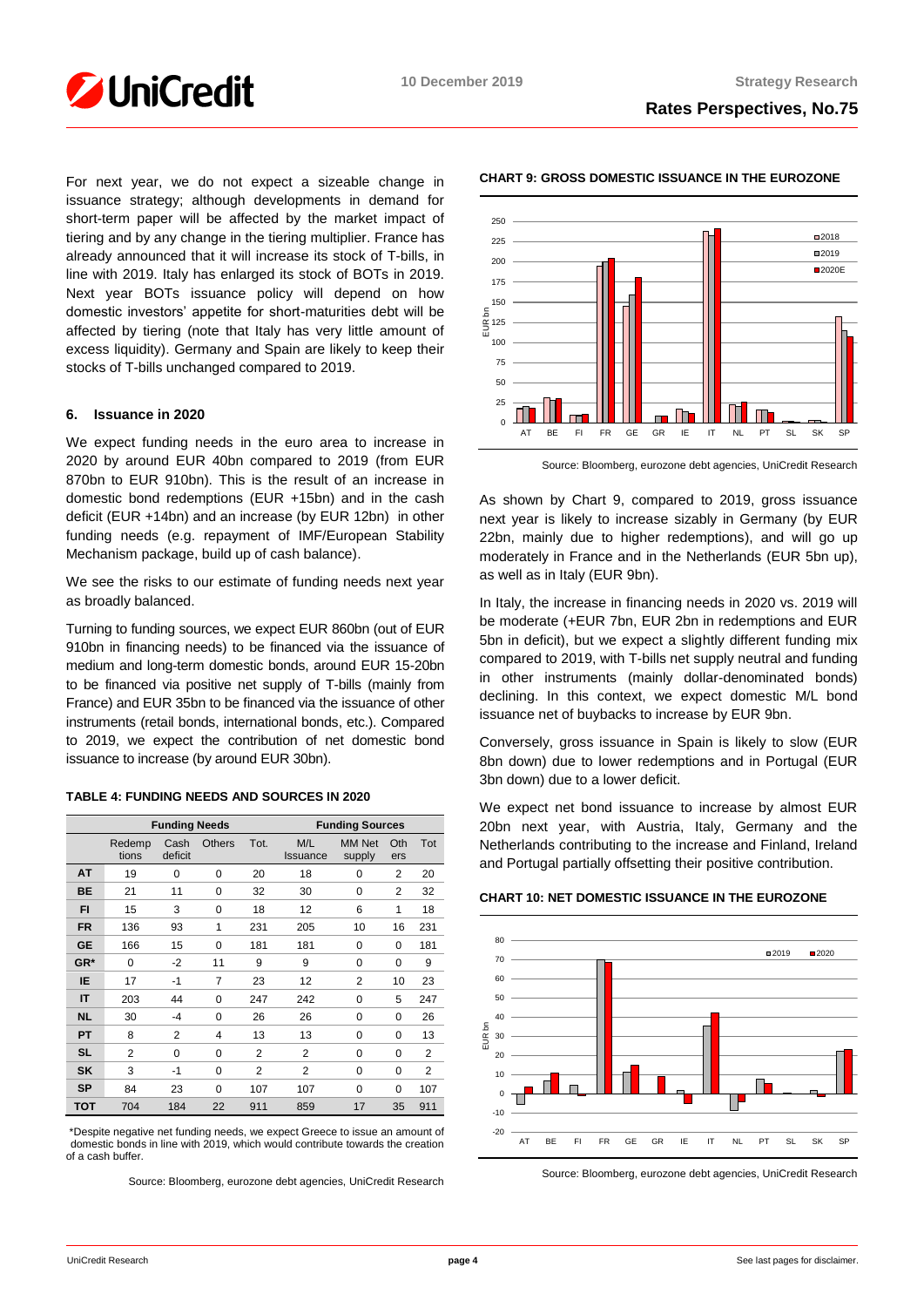

In terms of distribution by bucket of domestic issuance (see Chart 11) we expect little change compared to 2019: the portion of funding at the extra-long end might increase, but only marginally and the portion of funding at the 10Y might decline slightly to offset this increase. The important trend to highlight is that since the start of QE1, issuance at the extralong end of the curve has remained sizeable as a portion of funding for Eurozone issuers and we do not expect this trend to change in 2020.

We expect Portugal, Finland and Austria to register an increase in the maturity of their issuance in 2020 compared to 2019, while Ireland and to a lesser extent Belgium, should experience a decline in maturity of their issuance, as they are unlikely to issue new 30Y benchmarks next year. Notably, we expect Germany to have a similar funding strategy, and hence a similar average maturity, as this year.

# **CHART 11: DISTRIBUTION OF DOMESTIC BOND ISSUANCE BY BUCKETS**



Source: Eurozone debt agencies, UniCredit Research

# **TABLE 5: MATURITY OF DOMESTIC BOND ISSUANCE BY COUNTRY: 2020 VS. 2019**

|              | 2019 | 2020 | Change |
|--------------|------|------|--------|
| AT           | 13.3 | 16.6 | 3.2    |
| <b>BE</b>    | 16.1 | 14.8 | $-1.2$ |
| <b>FI</b>    | 10.2 | 13.8 | 3.6    |
| <b>FR</b>    | 11.6 | 11.4 | $-0.2$ |
| <b>GE</b>    | 7.8  | 7.7  | 0.0    |
| IE.          | 18.0 | 12.1 | $-5.9$ |
| $\mathsf{I}$ | 9.5  | 9.6  | 0.1    |
| <b>NL</b>    | 11.9 | 13.4 | 1.4    |
| <b>PT</b>    | 10.5 | 14.3 | 3.8    |
| <b>SL</b>    | 10.0 | 10.0 | 0.0    |
| <b>SK</b>    | 12.5 | 13.6 | 1.1    |
| <b>SP</b>    | 9.5  | 10.4 | 0.9    |

Source: Eurozone debt agencies, UniCredit Research

In terms of monthly distribution, based on what we have observed during the last three years, we expect the first quarter of 2020 to be the most intense. However, as shown in Chart 12, redemptions will support auctions, increasing market liquidity. Moreover, if one also includes coupons and the ECB's net purchases, liquidity conditions are likely to improve even more.

# **CHART 12: THE ECB'S NET PURCHASES ARE EXPECTED TO BOOST EGB LIQUIDITY**



Source: Bloomberg, eurozone debt agencies, UniCredit Research

# **7. The impact of QE**

Next year, the new round of QE will likely affect issuers decisions, especially with respect to the funding mix and the maturity of issuance.

# **CHART 13: NET SUPPLY AND PSPP**



Source: Bloomberg, eurozone debt agencies, UniCredit Research

The share of net issuance likely to be bought by the ECB next year is 70%. As usual, the distribution will vary from one jurisdiction to another. For example, QE purchases are likely to have a significant impact for Germany, Austria and the Netherlands where they will most likely exceed net issuance.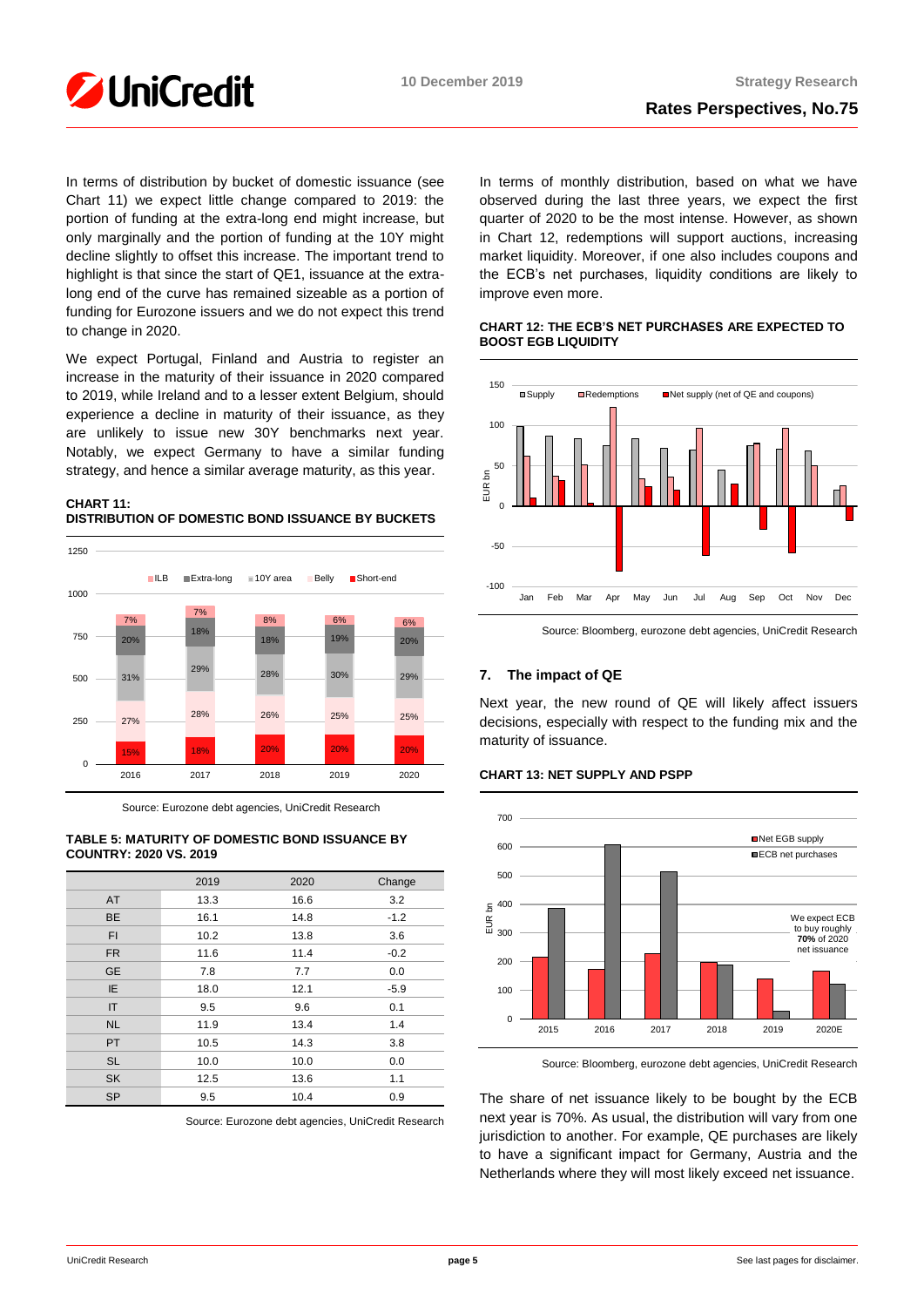

#### **CHART 14: NET DOMESTIC M/L BOND SUPPLY\* AND PSPP BY COUNTRY**



\*Bond supply only includes government bonds, while it does not include agencies or states bonds issuance.

Source: Bloomberg, eurozone debt agencies, UniCredit Research

# **8. New 10Y and extra-long benchmarks**

# **TABLE 6: NEW NOMINAL AND INFLATION LINKED EXTRA-LONG BONDS EXPECTED**

| Country   | Issued in 2019           | <b>Expected in 2020</b>     |
|-----------|--------------------------|-----------------------------|
| BE        | 30Y (OLO 1.7% Jun50)*    | $15Y^*$                     |
| FΙ        | None                     | $30Y^*$                     |
|           | 30Y (OAT 1.50% May50)*   | 15Y (possibly green bonds)* |
| FR        | 10Y OATei                | 10Y OATi                    |
|           | (OATei 0.10% Mar29)      |                             |
| GE        | 30Y (Bund Aug50)         | None                        |
|           | None                     | 15Y Bundei                  |
| IΕ        | 30Y (IRISH 1.50% May50)* | None                        |
| <b>NL</b> | 20Y (DSL 0.50% Jan40)    | 30Y                         |
| <b>PT</b> | None                     | $15Y^*$                     |
| <b>SK</b> | None                     | $30Y^*$                     |
| SP        | 15Y (SPGB 1.85% Jul35)*  | $30Y^*$                     |

\*sale via a syndicated deal

Source: eurozone debt agencies, UniCredit Research

- We expect **Belgium** to sell a new 10Y OLO in January, along with a new 15Y OLO in the first half of next year.
- **Finland** is likely to sell a new 10Y benchmark. In addition, it might issue a new 30Y RFGB.
- We expect **France** to issue two new 10Y OATs, as it has done this year. Moreover, France will likely issue a new 15Y OAT, possibly a green bond. In addition, France will continue to tap extra-long OATs, such as the 30Y and the 50Y benchmark.
- After having issued its first 30Y Bund with a coupon set to 0%, we do not expect **Germany** to sell a new 30Y benchmark. In terms of other benchmarks, it will likely maintain the current setup by issuing four new Schatzs, two new Obls and two new 10Y Bunds. However, next year, along with the traditional lines, Germany is expected to launch green bonds with maturities of between five and ten years.
- **Ireland** is likely to sell a new 10Y benchmark at the beginning of next year and to tap existing extra-long benchmarks.
- We expect the Netherlands to issue a new 10Y DSL and a new 30Y DSL. Indeed, as stated in November, the Dutch treasury aims to extend debt maturity in the coming years.
- **Portugal** might exploit the particularly favorable environment (good support from ECB's QE2 and rating improvement) to lengthen debt maturity. In this respect, we expect Portugal to issue a new 15Y benchmark, along with a new 10Y PBG.
- **Slovakia** is likely to issue a new 30Y bond along with a new 10Y bond.
- We expect **Slovenia** to issue a new 10Y benchmark.
- In line with what it has done in the past, **Spain** will likely issue two new 10Y benchmarks. Moreover, we expect it to sell a new 30Y SPGB. In addition, Spain is likely to tap the current 15Y and 50Y benchmarks. If demand is abundant, Spain might decide to issue a new 50Y benchmark.

# **9. New benchmarks: focus on Italy and Austria**

We expect **Italy** to issue one new line of CCTeu and two new lines of 3Y BTP, 5Y BTP, 7Y BTP, 10Y BTP and CTZ next year. 2019 has been an impressive year for the Italian treasury which has successfully conducted six syndicated deals: new 15Y, 30Y, 20Y, 10Y ILB, dollar-denominated bonds and tap of 50Y BTP. Next year, we expect Italy to issue a new 15Y BTP and a new 30Y BTP possibly in 1Q. In addition, a new 50Y BTP and a new extra-long BTPei are possible. Last but not least, the Italian Treasury has said that they aim at issuing more dollar-denominated bonds next year. To wrap up, based on our estimates, next year Italy will hold five syndicated deals, slightly less than those conducted this year. Importantly, the Italian Treasury has recently hinted that in 2H 2020 it will likely issue its first green bond.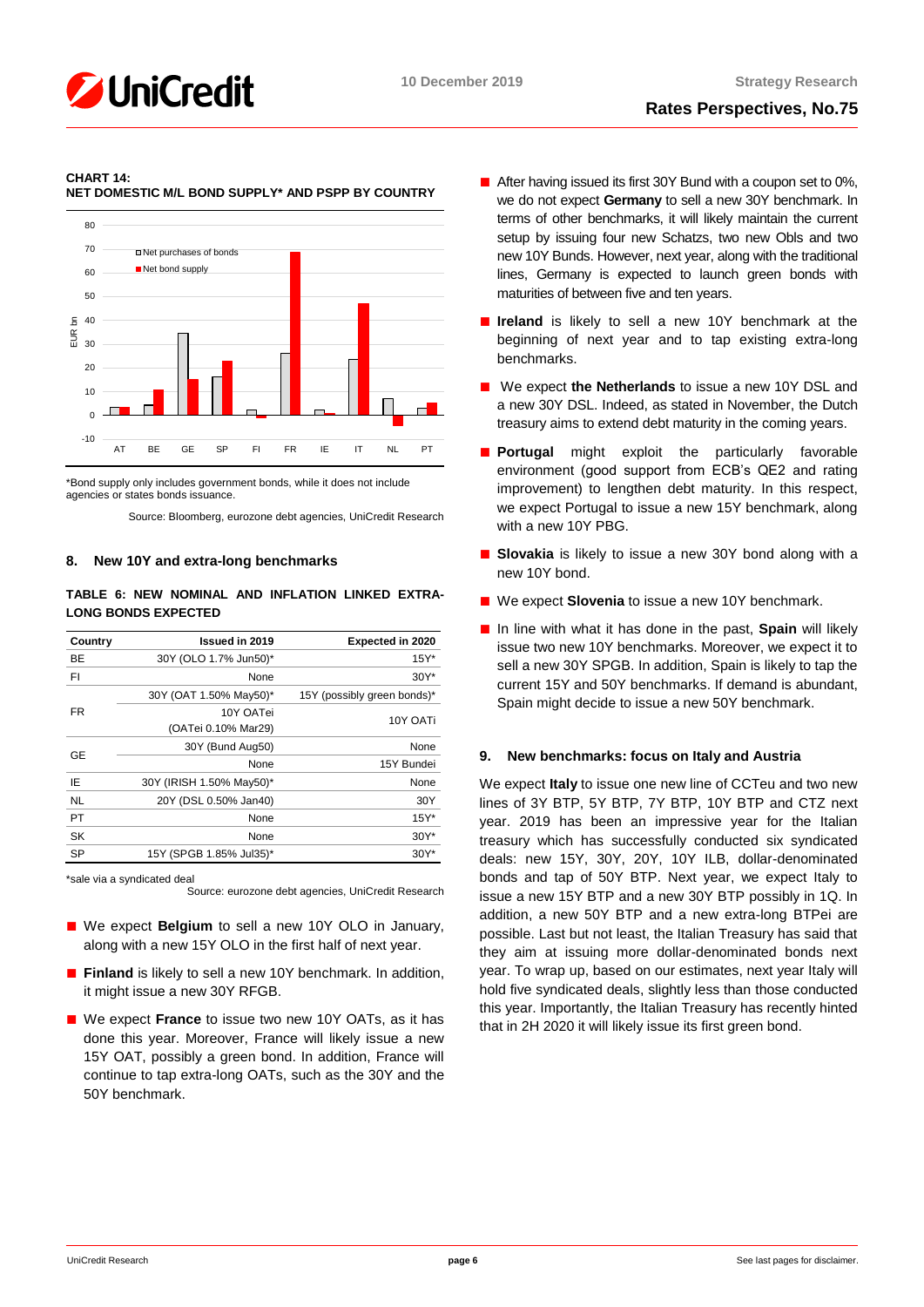

# **TABLE 7: ITALY'S EXPECTED BENCHMARKS**

| <b>Benchmark</b> | Issued in 2019                     | <b>Expected in 2020</b>               |
|------------------|------------------------------------|---------------------------------------|
| 3Y BTP           | 1Q19: BTP Jul22<br>3019: BTP Jan23 | 2 new lines<br>(1Q20 and 3Q20)        |
| 5Y BTP           | 2019: BTP Jul24<br>4Q19: BTP Feb25 | 2 new lines<br>(2Q20 and 4Q20)        |
| 7Y BTP           | 2Q19: BTP Jul26<br>4Q19: BTP Jan27 | 2 new lines<br>(2Q20 and 4Q20)        |
| 10Y BTP          | 1Q19: BTP Aug29<br>3Q19: BTP Apr30 | 2 new lines<br>(1Q20 and 3Q20)        |
| 15Y BTP          | 1Q19: BTP Mar35*                   | 1 new line* (1Q20)                    |
| 20Y BTP          | 2Q19: BTP Mar40*                   | Reopening of the current<br>benchmark |
| 30Y BTP          | 1Q19: BTP Sep49*                   | 1 new line* (1Q20)                    |
| 50Y BTP          | 3Q19: Reopening of BTP<br>Mar67*   | 1 new line* (2H20)                    |
| <b>CTZ</b>       | 2Q19: CTZ Jun21<br>4Q19: CTZ Nov21 | 2 new lines<br>(2Q20 and 4Q20)        |
| <b>CCTeu</b>     | 1Q19: CCTeu Jan25                  | 1 new line (1Q20)                     |
| <b>BTPei</b>     | 4Q19: BTPei May30*                 | 15Y+ (1H20)*                          |
| <b>BTPi</b>      | 4Q19: BTPi Oct27                   | 1 new line                            |

\*sale via a syndicated deal

Source: Bloomberg, eurozone debt agencies, UniCredit Research

In line with past years, **Austria** is likely to issue a new 10Y RAGB at the beginning of next year to replace RAGB 0.5% Feb29. In addition, we expect Austria to issue a new 30Y benchmark, which would replace RAGB 1.50% Feb47. Furthermore, Austria is likely to reopen other extra-long RAGBs.

## **TABLE 8: AUSTRIA'S EXPECTED BENCHMARKS**

| <b>Benchmark</b> | <b>Issued in 2019</b>  | <b>Expected in 2020</b> |
|------------------|------------------------|-------------------------|
| 5Y RAGB          | 3Q19: RAGB Jul24*      |                         |
| 10Y RAGB         | 1Q19: RAGB 0.5% Feb29* | 1 new line* (1Q20)      |
| 30Y RAGB         | -                      | 1 new line*             |

\*sale via a syndicated deal

Source: Bloomberg, eurozone debt agencies, UniCredit Research

# **10. Net supply of inflation linked bonds (excluding BTP Italia) likely to turn negative**

The current environment, characterized by low inflation and subdued inflation expectations, means that demand for inflation linked bonds is not particularly healthy. With regard to both European and domestic inflation linked bonds (i.e. BTP Italia and OATi), in 2019, eurozone issuers have sold around EUR 50bn worth, compared to EUR 60bn in 2018. Net supply has been almost neutral this year.

In 2020, inflation linked bond redemptions from Italy, France and Germany will amount to EUR 67bn, including BTP Italia, more than EUR 10bn higher than this year.

As we do not expect to observe particular improvement in inflation expectations, appetite for inflation linked bonds is unlikely to grow. Hence, for next year, we have penciled in a share of funding via Inflation linked bonds that is similar to that of 2019 (6%, or around EUR 55bn, including domestic inflation bonds).

In light of the abundant redemptions, net supply of inflation linked bonds is likely to be negative next year.

Looking at each subcategory the net supply will be positive for Spanish linkers, for OATis and for BTPeis. On the other hand, the net supply will be negative for Bundeis, OATeis and BTPis. In particular, focusing on BTP Italia, next year, more than EUR 20bn of BTP Italia will expire and we expect only EUR 8bn of issuance, resulting in strongly negative net supply of BTP Italia.

While negative net supply in ILBs would in theory be supportive of the asset class, as we argued, low inflation and inflation expectations do not make it a very appealing instrument for investors.

# **CHART 15: NET SUPPLY OF INFLATION LINKED BONDS IS LIKELY TO TURN NEGATIVE NEXT YEAR**



Source: Bloomberg, eurozone debt agencies, UniCredit Research

In terms of new benchmarks, we expect Italy to sell a new BTPei with a maturity of 15-20Y. In addition, we expect that Italy will issue a new BTP Italia, likely with maturity similar to the BTP Italia sold this year. France is also likely to issue a new OATi, possibly with a 10-year tenor, that will be indexed to domestic inflation. We expect a new linker to also come from Germany, which might issue Bundei 0.50% Apr30 by selling a new 15Y benchmark.

# **Authors**

**Chiara Cremonesi,** FI Strategist (UniCredit Bank, London) +44 207 826-1771 [chiara.cremonesi@unicredit.eu](mailto:chiara.cremonesi@unicredit.eu)

**Francesco Maria Di Bella,** FI Strategist (UniCredit Bank, Milan) +39 02 8862-0850 [francescomaria.dibella@unicredit.eu](mailto:francescomaria.dibella@unicredit.eu)

#### **Editor**

**Dr. Luca Cazzulani,** Deputy Head of FI Strategy (UniCredit Bank, Milan) +39 02 8862-0640 [luca.cazzulani@unicredit.eu](mailto:luca.cazzulani@unicredit.eu)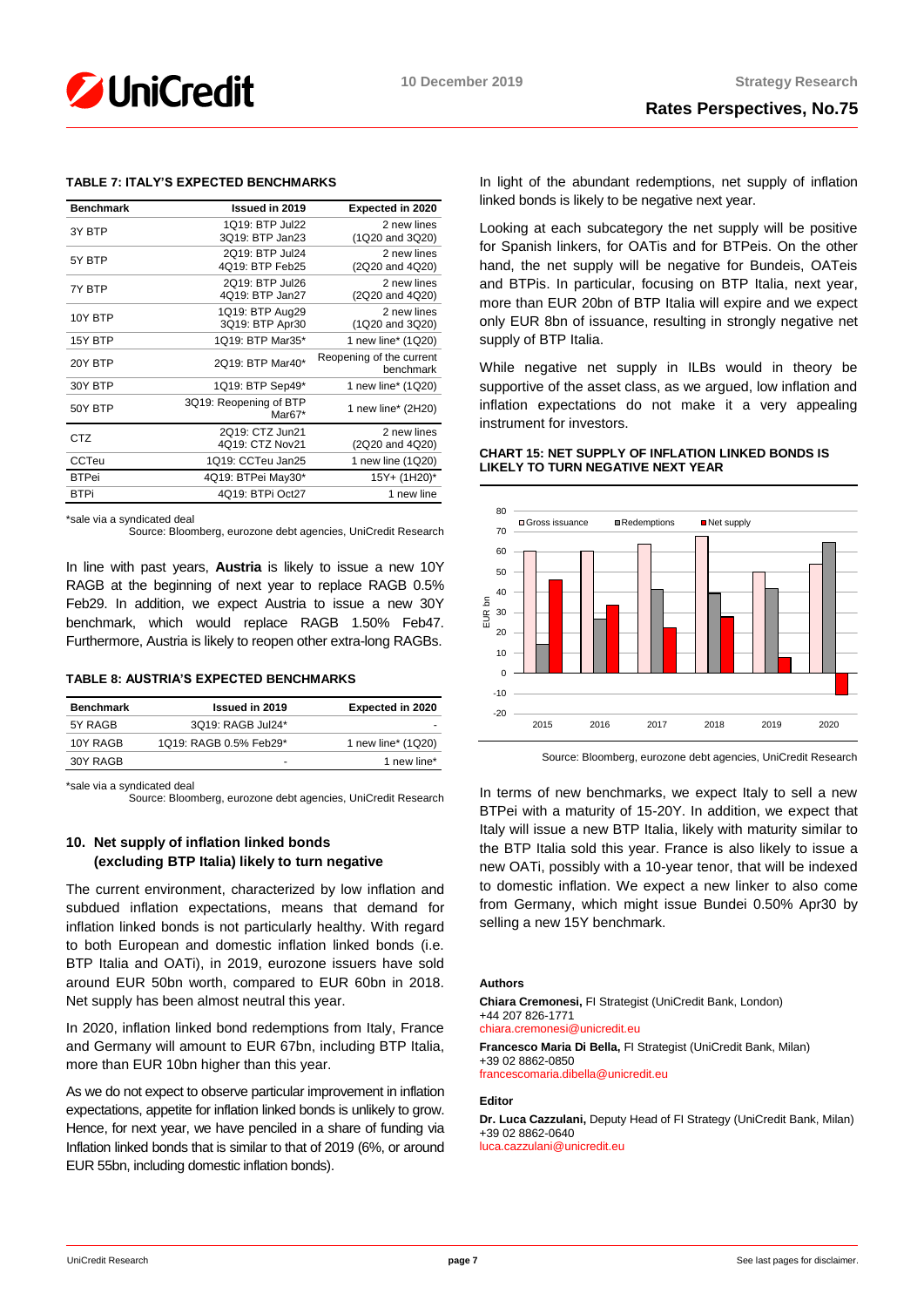

# **Previous editions of Rates Perspectives**

- [»](https://www.research.unicredit.eu/DocsKey/fxfistrategy_docs_2019_175097.ashx?EXT=pdf&KEY=KZGTuQCn4lsvclJnUgseVEGHysWJl2NsalH1w8p3dPurdMMtjayMTw==&T=1) Estimating and discussing the term premium on German bonds 4 November 2019
- [»](https://www.research.unicredit.eu/DocsKey/fxfistrategy_docs_2019_174747.ashx?EXT=pdf&KEY=KZGTuQCn4lsvclJnUgseVEGHysWJl2NshFxQRxeXxVYxi2cgVzAqQQ==&T=1) BTPs caught between macro fundamentals and appetite for carry trades 2 October 2019
- [»](https://www.research.unicredit.eu/DocsKey/fxfistrategy_docs_2019_174503.ashx?EXT=pdf&KEY=KZGTuQCn4lsvclJnUgseVEGHysWJl2NsCFMwr5HzJ17_YmUeW60-Ag==&T=1) ILBs pay higher Z-spreads than nominal bonds: We discuss the main drivers 11 September 2019
- [»](https://www.research.unicredit.eu/DocsKey/fxfistrategy_docs_2019_173046.ashx?EXT=pdf&KEY=KZGTuQCn4lsvclJnUgseVEGHysWJl2NsYmN8grxHaGuMlNiR5FCG-Q==&T=1) ECB´s QE 2: Number crunching and trade ideas 24 July 2019
- [»](https://www.research.unicredit.eu/DocsKey/fxfistrategy_docs_2019_172874.ashx?EXT=pdf&KEY=KZGTuQCn4lsvclJnUgseVEGHysWJl2NsU6w4VN1R8ufrSpaKVsG8hw==&T=1) BTPi breakeven curve: Too flat and too low 10 July 2019
- [»](https://www.research.unicredit.eu/DocsKey/fxfistrategy_docs_2019_172612.ashx?EXT=pdf&KEY=KZGTuQCn4lsvclJnUgseVEGHysWJl2Ns2prJ4cLGo5kZAYkhTSIwiQ==&T=1) Spain: Still a periphery country, judging from its foreign investors´ base 17 June 2019
- [»](https://www.research.unicredit.eu/DocsKey/fxfistrategy_docs_2019_172362.ashx?EXT=pdf&KEY=KZGTuQCn4lsvclJnUgseVEGHysWJl2NsmV7mtWY1YutdeERi5OnkvA==&T=1) SOFR and SONIA derivative markets: Small in size but growing 24 May 2019
- [»](https://www.research.unicredit.eu/DocsKey/fxfistrategy_docs_2019_171193.ashx?EXT=pdf&KEY=KZGTuQCn4lsvclJnUgseVEGHysWJl2NsQ363zHJuO-4ubO81Q09WWw==&T=1) Flows of eurozone investors into USTs: another factor keeping UST real yields low 8 May 2019
- [»](https://www.research.unicredit.eu/DocsKey/fxfistrategy_docs_2019_170974.ashx?EXT=pdf&KEY=KZGTuQCn4lsvclJnUgseVEGHysWJl2NsRTomOaKjVl9lFV8OK8lXLA==&T=1) ECB tiering and money market rates: The devil is in the details 16 April 2019
- [»](https://www.research.unicredit.eu/DocsKey/fxfistrategy_docs_2019_170284.ashx?EXT=pdf&KEY=KZGTuQCn4lsvclJnUgseVEGHysWJl2NsEwG0xblWxFK9BVQAB4eryA==&T=1) Who are the foreign investors in Italian government debt? A breakdown by geography and institution 3 April 2019
- [»](https://www.research.unicredit.eu/DocsKey/fxfistrategy_docs_2019_170066.ashx?EXT=pdf&KEY=KZGTuQCn4lsvclJnUgseVEGHysWJl2NsNOWCS-vPqTdpZhijXIyJ5Q==&T=1) Bund-swap has lagged Schatz in cheapening: why we expect a correction 18 March 2019
- [»](https://www.research.unicredit.eu/DocsKey/fxfistrategy_docs_2019_169883.ashx?EXT=pdf&KEY=KZGTuQCn4lsvclJnUgseVEGHysWJl2Nsz9dXRsXwpAsZUUpCjW9eRw==&T=1) Keeping in place the Fed´s current monetary policy framework will likely benefit USTs 4 March 2019
- [»](https://www.research.unicredit.eu/DocsKey/fxfistrategy_docs_2019_169737.ashx?EXT=pdf&KEY=KZGTuQCn4lsvclJnUgseVEGHysWJl2NsVk__5HHS-wtgogqSIYe_pg==&T=1) Euribor und ESTER: Wo stehen wir, wohin gehen wir 19 February 2019
- [»](https://www.research.unicredit.eu/DocsKey/fxfistrategy_docs_2019_169681.ashx?EXT=pdf&KEY=KZGTuQCn4lsvclJnUgseVEGHysWJl2NsvFsIe2gTc3YHhaYXz8CyMQ==&T=1) Euribor and ESTER: Where we stand, where we´re going 15 February 2019
- [»](https://www.research.unicredit.eu/DocsKey/fxfistrategy_docs_2019_168976.ashx?EXT=pdf&KEY=KZGTuQCn4lsvclJnUgseVEGHysWJl2NsBRIhGRL9OpCAofKNpRdbqw==&T=1) Our scorecard for EMU countries: A useful tool for detecting misalignments in EGBs valuations 30 January 2019
- [»](https://www.research.unicredit.eu/DocsKey/fxfistrategy_docs_2019_168690.ashx?EXT=pdf&KEY=KZGTuQCn4lsvclJnUgseVEGHysWJl2Ns6zwNCeXNSn5_WEAdcnzkSw==&T=1) Six years after the introduction of CACs in the eurozone: Analyzing the effect on pricing 10 January 2019
- [»](https://www.research.unicredit.eu/DocsKey/fxfistrategy_docs_2018_168081.ashx?EXT=pdf&KEY=KZGTuQCn4lsvclJnUgseVGkpNcRXR5-WdODblZpTi0A4RE9IYOSOOA==&T=1) Supply Outlook 2019: primary market activity to gradually shift to shorter maturities 6 December 2018
- [»](https://www.research.unicredit.eu/DocsKey/fxfistrategy_docs_2018_167651.ashx?EXT=pdf&KEY=KZGTuQCn4lsvclJnUgseVGkpNcRXR5-WLbIUypeIHxyD3rdrNgjwjg==&T=1) Scarcity of Bunds to keep real yields low 29 October 2018
- [»](https://www.research.unicredit.eu/DocsKey/fxfistrategy_docs_2018_167362.ashx?EXT=pdf&KEY=KZGTuQCn4lsvclJnUgseVGkpNcRXR5-W7gOokc4_UKGkd-Hy3Wx_vg==&T=1) Measuring rating expectations for BTPs 4 October 2018
- [»](https://www.research.unicredit.eu/DocsKey/fxfistrategy_docs_2018_167162.ashx?EXT=pdf&KEY=KZGTuQCn4lsvclJnUgseVGkpNcRXR5-WLonU6aW-riDJHVt4RBRKJQ==&T=1) Scarcity of Bunds (and safe eurozone paper) will remain an issue in 2019 17 September 2018
- [»](https://www.research.unicredit.eu/DocsKey/fxfistrategy_docs_2018_166735.ashx?EXT=pdf&KEY=KZGTuQCn4lsvclJnUgseVGkpNcRXR5-WJcyLXLDNCHrk_1IGoA85eQ==&T=1) CCTs: a good buying opportunity on a medium-term horizon 30 July 2018
- [»](https://www.research.unicredit.eu/DocsKey/fxfistrategy_docs_2018_165506.ashx?EXT=pdf&KEY=KZGTuQCn4lsvclJnUgseVGkpNcRXR5-WelAdBLCjwv2CsrEf1G_7vA==&T=1) ECB QE reinvestments: maturity matters 18 July 2018
- [»](https://www.research.unicredit.eu/DocsKey/fxfistrategy_docs_2018_165296.ashx?EXT=pdf&KEY=KZGTuQCn4lsvclJnUgseVGkpNcRXR5-Wl83fmK6epfPJRPrdFbpp8A==&T=1) ECB forward guidance: we like 5/30Y flatteners and sovereign credit-risk exposure 2 July 2018
- [»](https://www.research.unicredit.eu/DocsKey/fxfistrategy_docs_2018_165113.ashx?EXT=pdf&KEY=KZGTuQCn4lsvclJnUgseVGkpNcRXR5-WdMw8JSHF2Ih6d0UhMlk5iA==&T=1) Investing in USTs: to hedge or not to hedge? 18 June 2018
- [»](https://www.research.unicredit.eu/DocsKey/fxfistrategy_docs_2018_164967.ashx?EXT=pdf&KEY=KZGTuQCn4lsvclJnUgseVGkpNcRXR5-WLoNFhsvJBXHbE69WfFEurg==&T=1) Who holds the BTPs? Dissecting Italian public debt investor base 5 June 2018
- [»](https://www.research.unicredit.eu/DocsKey/fxfistrategy_docs_2018_164775.ashx?EXT=pdf&KEY=KZGTuQCn4lsvclJnUgseVGkpNcRXR5-WZF21zKfJuZ_5iLWWjJ2GpQ==&T=1) Italy funding, progress, cost and outlook: as good as it gets 17 May 2018
- [»](https://www.research.unicredit.eu/DocsKey/fxfistrategy_docs_2018_164589.ashx?EXT=pdf&KEY=KZGTuQCn4lsvclJnUgseVGkpNcRXR5-WHckxsj1laTH6N7QU0C6uzQ==&T=1) A model for POLGB yields 3 May 2018
- [»](https://www.research.unicredit.eu/DocsKey/fxfistrategy_docs_2018_164411.ashx?EXT=pdf&KEY=KZGTuQCn4lsvclJnUgseVGkpNcRXR5-W4Dmv9B6O0atd94s-0yUFlA==&T=1) 10Y BTP-SPGB spread: wide compared to fundamentals but convergence to fair value is tricky 19 April 2018
- [»](https://www.research.unicredit.eu/DocsKey/fxfistrategy_docs_2018_164242.ashx?EXT=pdf&KEY=KZGTuQCn4lsvclJnUgseVGkpNcRXR5-WFjPeFcDloA2Q8h6v6oWNhw==&T=1) T-LTRO II early repayments: why we are not concerned 5 April 2018
- [»](https://www.research.unicredit.eu/DocsKey/fxfistrategy_docs_2018_164099.ashx?EXT=pdf&KEY=KZGTuQCn4lsvclJnUgseVGkpNcRXR5-WK-s5y8Kxt0FmgxTPbhrZtA==&T=1) US 10Y fair value model part II: breakeven inflation 22 March 2018
- [»](https://www.research.unicredit.eu/DocsKey/fxfistrategy_docs_2018_163914.ashx?EXT=pdf&KEY=KZGTuQCn4lsvclJnUgseVGkpNcRXR5-W6uAyZrmo_juOWp31QBzAwQ==&T=1) Upside risks to the US term premium 8 March 2018
- [»](https://www.research.unicredit.eu/DocsKey/fxfistrategy_docs_2018_163795.ashx?EXT=pdf&KEY=KZGTuQCn4lsvclJnUgseVGkpNcRXR5-W31oteEsRkw-wRr-E75wyXQ==&T=1) US real yields are in line with our fair-value model 26 February 2018
- [»](https://www.research.unicredit.eu/DocsKey/fxfistrategy_docs_2018_163569.ashx?EXT=pdf&KEY=KZGTuQCn4lsvclJnUgseVGkpNcRXR5-WOwinUv5yvR4A_iRZMMXqUg==&T=1) Foreign ownership of EM local currency debt: trends, indices and effects on FX and yields 8 February 2018
- [»](https://www.research.unicredit.eu/DocsKey/fxfistrategy_docs_2018_163350.ashx?EXT=pdf&KEY=KZGTuQCn4lsvclJnUgseVGkpNcRXR5-WSfc0pL8-Nw1KrcsN90zewQ==&T=1) EUR-USD cross currency: no normalization in sight 25 January 2018
- [»](https://www.research.unicredit.eu/DocsKey/fxfistrategy_docs_2018_163165.ashx?EXT=pdf&KEY=KZGTuQCn4lsvclJnUgseVGkpNcRXR5-WizOxQ_qd2pKve_EGsME8pw==&T=1) Italy´s 2018 funding: how to trade it 11 January 2018
- [»](https://www.research.unicredit.eu/DocsKey/fxfistrategy_docs_2017_162876.ashx?EXT=pdf&KEY=KZGTuQCn4lsvclJnUgseVBaZnvdiHIQjhlAgRXaAk9xO-WbIBHzmug==&T=1) We prefer credit to duration risk, especially at the longer maturities 7 December 2017
- [»](https://www.research.unicredit.eu/DocsKey/fxfistrategy_docs_2017_162702.ashx?EXT=pdf&KEY=KZGTuQCn4lsvclJnUgseVBaZnvdiHIQj7kV9jp7KGvx_rQqXOlHcBw==&T=1) CEE rates are unlikely to spike in 2018 23 November 2017
- [»](https://www.research.unicredit.eu/DocsKey/fxfistrategy_docs_2017_162521.ashx?EXT=pdf&KEY=KZGTuQCn4lsvclJnUgseVBaZnvdiHIQjHP5HTV6m0S1CZt4h4v7Z7Q==&T=1) UST market: will foreign investors come to the rescue? 9 November 2017
- [»](https://www.research.unicredit.eu/DocsKey/fxfistrategy_docs_2017_162320.ashx?EXT=pdf&KEY=KZGTuQCn4lsvclJnUgseVBaZnvdiHIQj7vBnJBqFdLl3ZPdTI9qTEg==&T=1) Utilizing typical Bund futures trading patterns around major events 25 October 2017
- [»](https://www.research.unicredit.eu/DocsKey/fxfistrategy_docs_2017_162088.ashx?EXT=pdf&KEY=KZGTuQCn4lsvclJnUgseVBaZnvdiHIQjLG2elrHjRgNsVyg0ExmjEg==&T=1) Real natural rate (r\*) estimates suggest that 10Y real Bund yields and swap rates trade at ´absurdly´ low levels 12 October 2017
- [»](https://www.research.unicredit.eu/DocsKey/fxfistrategy_docs_2017_161898.ashx?EXT=pdf&KEY=KZGTuQCn4lsvclJnUgseVBaZnvdiHIQjrj0KZCHHFHi6OScMLpHSeg==&T=1) The empirical trade-off between rating and credit spreads 28 September 2017
- [»](https://www.research.unicredit.eu/DocsKey/fxfistrategy_docs_2017_161722.ashx?EXT=pdf&KEY=KZGTuQCn4lsvclJnUgseVBaZnvdiHIQj2RiMvOdXRPDdJKTt9ts8Kg==&T=1) PSPP reinvestment will pick up next year, partly offsetting tapering 14 September 2017
- [»](https://www.research.unicredit.eu/DocsKey/fxfistrategy_docs_2017_161534.ashx?EXT=pdf&KEY=KZGTuQCn4lsvclJnUgseVBaZnvdiHIQjVxL97NWBQ2U0RIuZAXWj6Q==&T=1) European bond markets: macro revision trend remains a key ingredient for timing purposes 1 September 2017
- [»](https://www.research.unicredit.eu/DocsKey/fxfistrategy_docs_2017_161025.ashx?EXT=pdf&KEY=KZGTuQCn4lsvclJnUgseVBaZnvdiHIQjHTPE5wRiE1gKKsnUfpC3fQ==&T=1) The ´T-word´: lessons from the US experience 20 July 2017
- [»](https://www.research.unicredit.eu/DocsKey/fxfistrategy_docs_2017_160810.ashx?EXT=pdf&KEY=KZGTuQCn4lsvclJnUgseVBaZnvdiHIQjtaQqMdLfQgUWFRAgBEcyHQ==&T=1) 10/30Y spreads the two sides of the Atlantic: play it tactically 7 July 2017
- [»](https://www.research.unicredit.eu/DocsKey/fxfistrategy_docs_2017_160511.ashx?EXT=pdf&KEY=KZGTuQCn4lsvclJnUgseVBaZnvdiHIQjPT9pq4vd_J0MIyuHYzmaBw==&T=1) Inflation-linked bonds: striking the right balance between inflation projections and current ILB valuations 23 June 2017
- [»](https://www.research.unicredit.eu/DocsKey/fxfistrategy_docs_2017_160322.ashx?EXT=pdf&KEY=KZGTuQCn4lsvclJnUgseVBaZnvdiHIQj1LVUoPnmEtgESKpkaXht5w==&T=1) A hit-and-run bond-market approach that is based on economic-surprise indices 13 June 2017
- [»](https://www.research.unicredit.eu/DocsKey/fxfistrategy_docs_2017_160058.ashx?EXT=pdf&KEY=KZGTuQCn4lsvclJnUgseVBaZnvdiHIQjH5VoE968jPjoHa3tNMC3oA==&T=1) Even with tapering, QE will buy most of next year net supply 26 May 2017
- [»](https://www.research.unicredit.eu/DocsKey/fxfistrategy_docs_2017_159905.ashx?EXT=pdf&KEY=KZGTuQCn4lsvclJnUgseVBaZnvdiHIQj1qWFB6Im-fGVtLgOI6tXRg==&T=1) ECB´s QE: Is scarcity of German paper for real? 16 May 2017
- [»](https://www.research.unicredit.eu/DocsKey/fxfistrategy_docs_2017_159658.ashx?EXT=pdf&KEY=KZGTuQCn4lsvclJnUgseVBaZnvdiHIQj19DebLb_pK-VRY0advYxRg==&T=1) The best way to track ECB rate-hike expectations 27 April 2017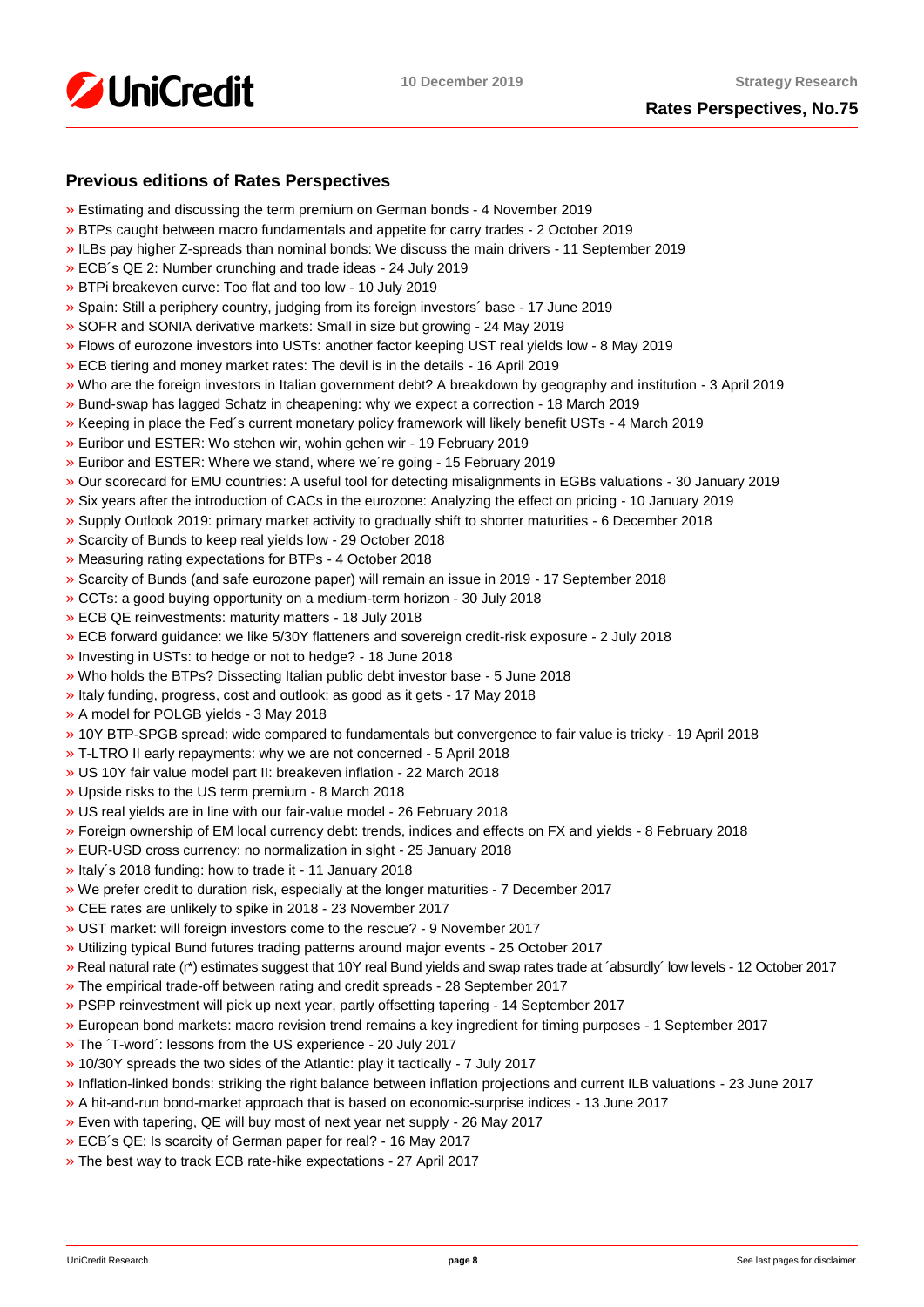

# **Legal Notices**

# **Glossary**

A comprehensive glossary for many of the terms used in the report is available on our website[: link](https://www.unicreditresearch.eu/index.php?id=glossary)

## **Disclaimer**

Our recommendations are based on information obtained from or are based upon public information sources that we consider to be reliable, but for the completeness and accuracy of which we assume no liability. All information, estimates, opinions, projections and forecasts included in this report represent the independent judgment of the analysts as of the date of the issue unless stated otherwise. We reserve the right to modify the views expressed herein at any time without notice. Moreover, we reserve the right not to update this information or to discontinue it altogether without notice. This report may contain links to websites of third parties, the content of which is not controlled by UniCredit<br>Bank. No liability is assumed for the

This report is for information purposes only and (i) does not constitute or form part of any offer for sale or subscription of or solicitation of any offer to buy or subscribe for any<br>financial, money market or investment for any financial, money market or investment instrument or any security nor (iii) as marketing material within the meaning of applicable prospectus law . The investment possibilities discussed in this report may not be suitable for certain investors depending on their specific investment objectives and time horizon or in the context of their overall<br>financial situation. The investments di adverse effect on the value of investments. Furthermore, past performance is not necessarily indicative of future results. In particular, the risks associated with an investment in the financial, money market or investment instrument or security under discussion are not explained in their entirety.

This information is given without any warranty on an "as is" basis and should not be regarded as a substitute for obtaining individual advice. Investors must make their own determination of the appropriateness of an investment in any instruments referred to herein based on the merits and risks involved, their own investment strategy and their legal,<br>fiscal and financial position. As this docu of it shall form the basis of, or be relied on in connection with or act as an inducement to enter into, any contract or commitment whatsoever. Investors are urged to contact their bank's investment advisor for individual explanations and advice.

Neither UniCredit Bank AG, UniCredit Bank AG London Branch, UniCredit Bank AG Milan Branch, UniCredit Bank AG Vienna Branch, UniCredit Bank Austria AG, UniCredit Bulbank, Zagrebačka banka d.d., UniCredit Bank Czech Republic and Slovakia, ZAO UniCredit Bank Russia, UniCredit Bank Czech Republic and Slovakia Slovakia Branch,<br>UniCredit Bank Romania, UniCredit Bank AG New York Branch n (in negligence or otherwise) for any loss howsoever arising from any use of this document or its contents or otherwise arising in connection therewith.

This report is being distributed by electronic and ordinary mail to professional investors, who are expected to make their own investment decisions without undue reliance on this publication, and may not be redistributed, reproduced or published in whole or in part for any purpose.

This report was completed and first published on 10 December 2019 at 10:28.

#### **Responsibility for the content of this publication lies with:**

#### **UniCredit Group and its subsidiaries are subject to regulation by the European Central Bank**

a) UniCredit Bank AG (UniCredit Bank, Munich or Frankfurt), Arabellastraße 12, 81925 Munich, Germany, (also responsible for the distribution pursuant to §34b WpHG). Regulatory authority: "BaFin" – Bundesanstalt für Finanzdienstleistungsaufsicht, Marie-Curie-Str. 24-28, 60439 Frankfurt, Germany.

b) UniCredit Bank AG London Branch (UniCredit Bank, London), Moor House, 120 London Wall, London EC2Y 5ET, United Kingdom. Regulatory authority: "BaFin" –<br>Bundesanstalt für Finanzdienstleistungsaufsicht, Marie-Curie-Str. 2 regulatory status are available on request.

c) UniCredit Bank AG Milan Branch (UniCredit Bank, Milan), Piazza Gae Aulenti, 4 - Torre C, 20154 Milan, Italy, duly authorized by the Bank of Italy to provide investment services.

Regulatory authority: "Bank of Italy", Via Nazionale 91, 00184 Roma, Italy and Bundesanstalt für Finanzdienstleistungsaufsicht, Marie-Curie-Str. 24-28, 60439 Frankfurt, Germany. d) UniCredit Bank AG Vienna Branch (UniCredit Bank, Vienna), Rothschildplatz 1, 1020 Vienna, Austria. Regulatory authority: Finanzmarktaufsichtsbehörde (FMA), Otto-Wagner-Platz 5, 1090 Vienna, Austria and subject to limited regulation by the "BaFin" – Bundesanstalt für Finanzdienstleistungsaufsicht, Marie-Curie-Str. 24-28, 60439 Frankfurt,<br>Germany. Details about the extent of our reg

e) UniCredit Bank Austria AG (Bank Austria), Rothschildplatz 1, 1020 Vienna, Austria. Regulatory authority: Finanzmarktaufsichtsbehörde (FMA), Otto-Wagner-Platz 5, 1090 Vienna, Austria

f) UniCredit Bulbank, Sveta Nedelya Sq. 7, BG-1000 Sofia, Bulgaria. Regulatory authority: Financial Supervision Commission (FSC), 16 Budapeshta str., 1000 Sofia, Bulgaria g) Zagrebačka banka d.d., Trg bana Josipa Jelačića 10, HR-10000 Zagreb, Croatia. Regulatory authority: Croatian Agency for Supervision of Financial Services, Franje Račkoga 6, 10000 Zagreb, Croatia

h) UniCredit Bank Czech Republic and Slovakia, Želetavská 1525/1, 140 92 Praga 4, Czech Republic. Regulatory authority: CNB Czech National Bank, Na Příkopě 28, 115 03 Praga 1, Czech Republic

i) ZAO UniCredit Bank Russia (UniCredit Russia), Prechistenskaya nab. 9, RF-119034 Moscow, Russia. Regulatory authority: Federal Service on Financial Markets, 9 Leninsky prospekt, Moscow 119991, Russia

j) UniCredit Bank Czech Republic and Slovakia, Slovakia Branch, Šancova 1/A, SK-813 33 Bratislava, Slovakia. Regulatory authority: CNB Czech National Bank, Na Příkopě 28, 115 03 Praha 1, Czech Republic and subject to limited regulation by the National Bank of Slovakia, Imricha Karvaša 1, 813 25 Bratislava, Slovakia. Regulatory authority: National<br>Bank of Slovakia, Imricha Karvaša 1, 813 25

k) UniCredit Bank Romania, Bucharest 1F Expozitiei Boulevard, 012101 Bucharest 1, Romania. Regulatory authority: National Bank of Romania, 25 Lipscani Street, 030031, 3rd District, Bucharest, Romania

l) UniCredit Bank AG New York Branch (UniCredit Bank, New York), 150 East 42nd Street, New York, NY 10017. Regulatory authority: "BaFin" – Bundesanstalt für Finanzdienstleistungsaufsicht, Marie-Curie-Str. 24-28, 60439 Frankfurt, Germany and New York State Department of Financial Services, One State Street, New York, NY 10004-1511 Further details regarding our regulatory status are available on request.

#### **ANALYST DECLARATION**

The analyst's remuneration has not been, and will not be, geared to the recommendations or views expressed in this report, neither directly nor indirectly.

All of the views expressed accurately reflect the analyst's views, which have not been influenced by considerations of UniCredit Bank's business or client relationships.

#### **POTENTIAL CONFLICTS OF INTERESTS**

You will find a list of keys for company specific regulatory disclosures on our websit[e https://www.unicreditresearch.eu/index.php?id=disclaimer.](https://www.unicreditresearch.eu/index.php?id=disclaimer)

#### **RECOMMENDATIONS, RATINGS AND EVALUATION METHODOLOGY**

You will find the history of rating regarding recommendation changes as well as an overview of the breakdown in absolute and relative terms of our investment ratings, and a note on the evaluation basis for interest-bearing evaluation basis for interest-bearing securities on our website https://www.unicreditre **ADDITIONAL REQUIRED DISCLOSURES UNDER THE LAWS AND REGULATIONS OF JURISDICTIONS INDICATED**

You will find a list of further additional required disclosures under the laws and regulations of the jurisdictions indicated on our website

#### [https://www.unicreditresearch.eu/index.php?id=disclaimer.](https://www.unicreditresearch.eu/index.php?id=disclaimer)

 $F 19/3$